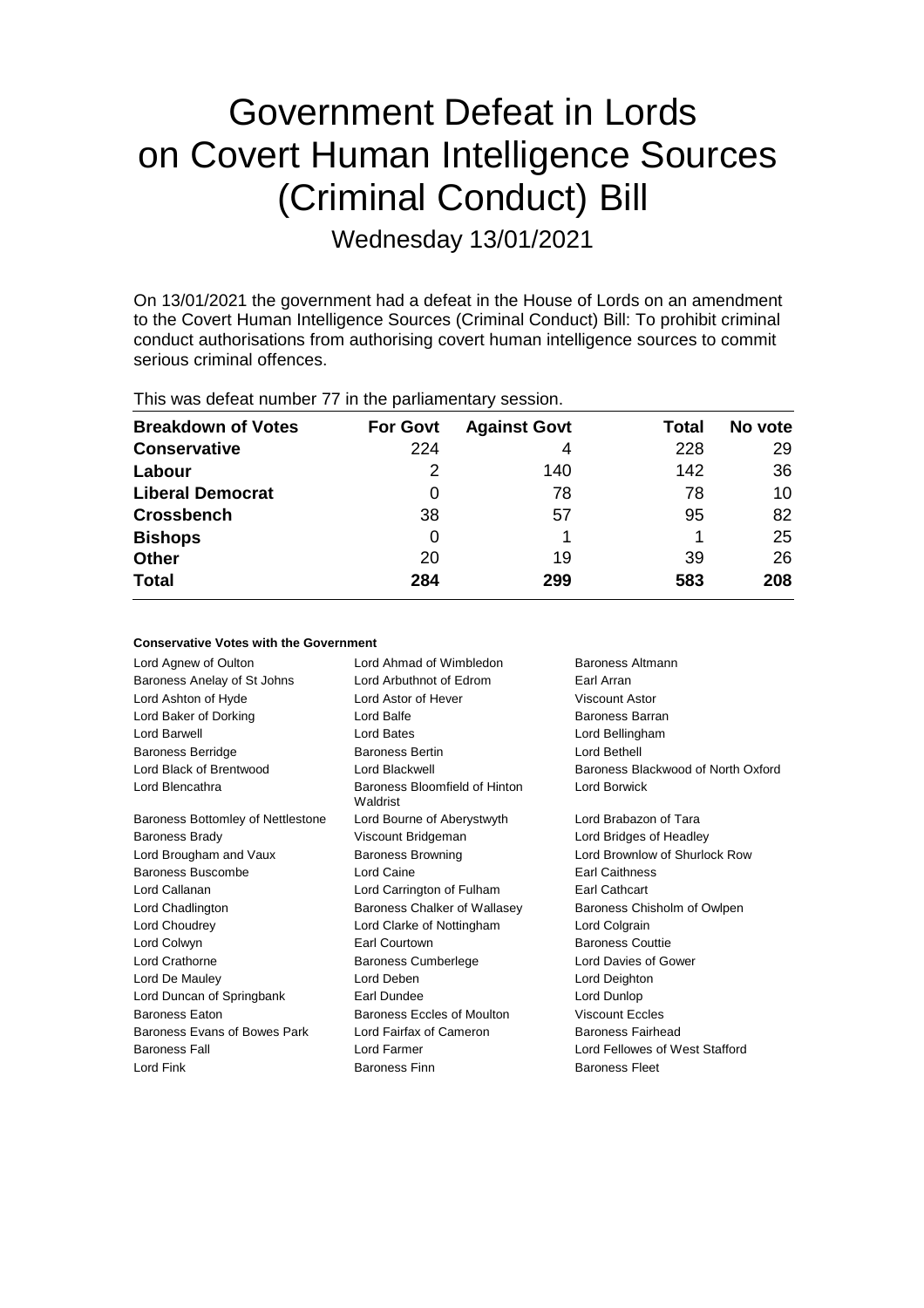Lord Flight **Baroness Fookes** Lord Forsyth of Drumlean Lord Framlingham **Lord Freud** Baroness Fullbrook Lord Gardiner of Kimble **Baroness Gardner of Parkes** Lord Garnier Lord Geddes Lord Gilbert of Panteg Lord Glenarthur Lord Gold Baroness Goldie Lord Goldsmith of Richmond Park Lord Goodlad Viscount Goschen Lord Grade of Yarmouth Lord Griffiths of Fforestfach Lord Grimstone of Boscobel Lord Hague of Richmond Lord Hamilton of Epsom Lord Hammond of Runnymede Lord Harris of Peckham Lord Haselhurst **Lord Hayward** Baroness Helic Lord Henley **Lord Herbert of South Downs** Baroness Hodgson of Abinger Lord Holmes of Richmond Baroness Hooper Lord Horam Lord Howard of Lympne Lord Howard of Rising Earl Howe Lord Howell of Guildford Lord Hunt of Wirral Lord James of Blackheath Baroness Jenkin of Kennington Lord Johnson of Marylebone Lord Keen of Elie Lord King of Bridgwater Lord Kirkham Lord Kirkhope of Harrogate Lord Lamont of Lerwick Lord Lancaster of Kimbolton Lord Lang of Monkton Lord Lansley Lord Leigh of Hurley Lord Lexden Lord Lilley Earl Lindsay Lord Lingfield Earl Liverpool Lord Livingston of Parkhead Marquess of Lothian Lord Lucas **Lord Mancroft Constanting Lord Mancroft** Baroness Manzoor Lord Marland Lord Marlesford Lord McColl of Dulwich Baroness McGregor-Smith Lord McInnes of Kilwinning Baroness McIntosh of Pickering Lord McLoughlin Lord Mendoza Baroness Meyer Baroness Mone Duke of Montrose Baroness Morgan of Cotes Baroness Morris of Bolton Baroness Morrissey **Baroness Lord Moylan** Lord Moynihan Lord Nash Baroness Neville-Jones Baroness Noakes Lord O'Shaughnessy Lord Parkinson of Whitley Bay Lord Patten Baroness Penn Lord Pickles Baroness Pidding **Communist Construction Construction** Lord Polak **Lord Popat** Lord Porter of Spalding Lord Price Lord Rana Lord Randall of Uxbridge **Lord Ranger** Lord Ranger **Baroness Rawlings** Lord Reay **Baroness Redfern Baroness Redfern Lord Renfrew of Kaimsthorn** Lord Ribeiro Viscount Ridley Lord Risby Lord Robathan **Baroness Rock** Lord Rose of Monewden Lord Rotherwick **Lord Saatchi** Baroness Sanderson of Welton Lord Sarfraz Lord Sassoon Baroness Sater Baroness Scott of Bybrook Baroness Seccombe Lord Selkirk of Douglas Baroness Shackleton of Belgravia Lord Sharpe of Epsom Lord Sheikh Baroness Shephard of Northwold Lord Sherbourne of Didsbury Baroness Shields Lord Shinkwin Earl Shrewsbury Lord Smith of Hindhead Lord Spencer of Alresford Baroness Stedman-Scott Lord Sterling of Plaistow Lord Stewart of Dirleton Lord Strathclyde **Baroness** Stroud Baroness Sugg **Lord Suri** Lord Suri **Lord Swinfen** Lord Taylor of Holbeach **Lord Tebbit** Lord Trefgarne Viscount Trenchard Lord Trimble Lord True Lord Tugendhat Viscount Ullswater Lord Vaizey of Didcot Baroness Vere of Norbiton Baroness Verma Lord Vinson Lord Wakeham Lord Wasserman Lord Wei Lord Wharton of Yarm Lord Whitby Lord Willetts Baroness Williams of Trafford Lord Wolfson of Tredegar Baroness Wyld Lord Young of Graffham Viscount Younger of Leckie

Baroness Neville-Rolfe **Baroness Newlove** Baroness Newlove Baroness Nicholson of Winterbourne

#### **Conservative Votes against the Government**

Baroness Warsi

Lord Cormack Viscount Hailsham Lord Hodgson of Astley Abbotts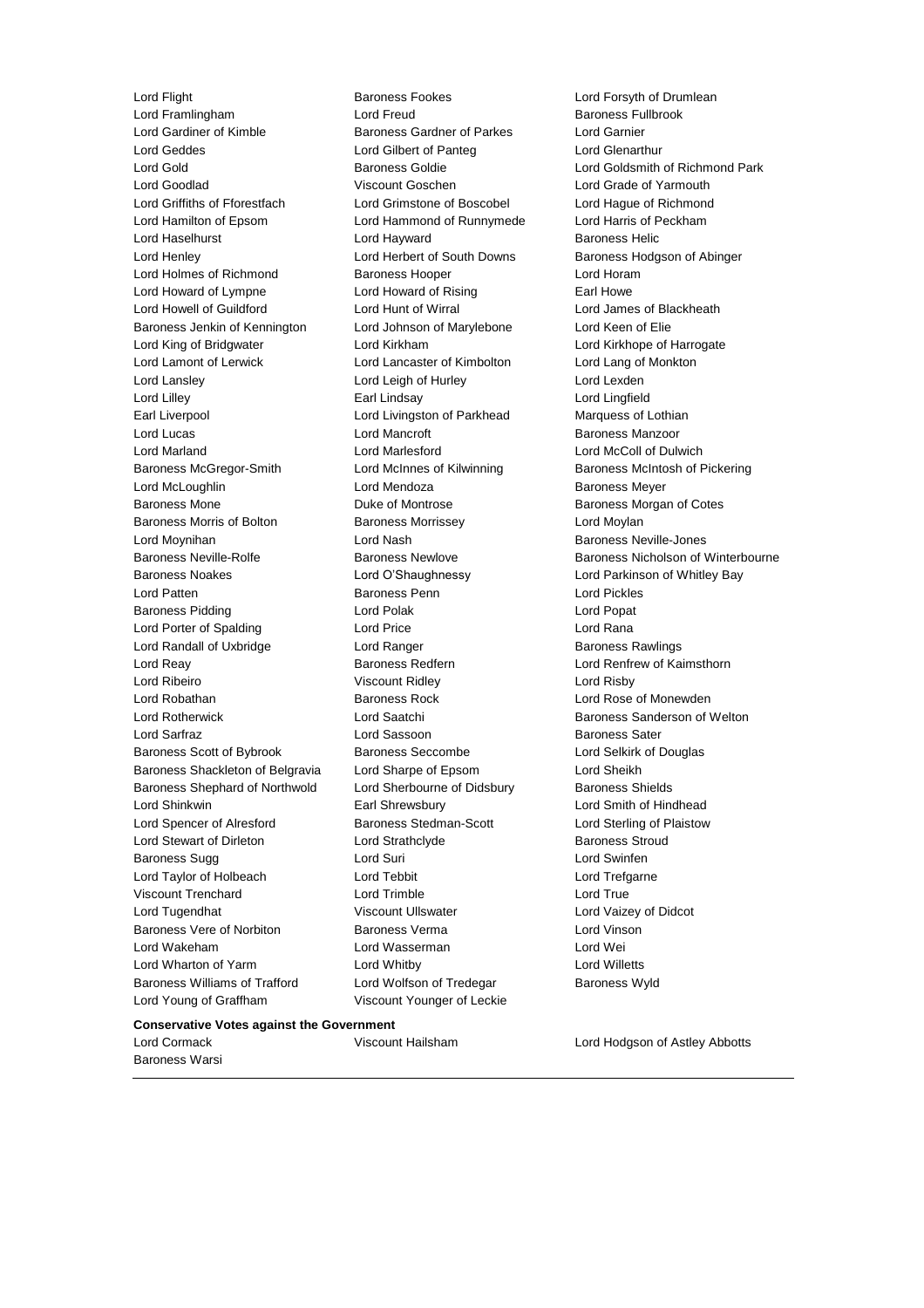**Labour Votes with the Government**

Lord West of Spithead

**Labour Votes against the Government** Lord Anderson of Swansea **Baroness Andrews** Baroness Armstrong of Hill Top Lord Bach **Baroness Bakewell Baroness Bakewell Lord Bassam of Brighton** Lord Berkeley **Baroness Billingham** Baroness Blower Lord Boateng **Lord Bradley Lord Bradley Lord Bragg** Lord Brooke of Alverthorpe Lord Browne of Ladyton Baroness Bryan of Partick Lord Campbell-Savours **Lord Carter of Coles** Baroness Chakrabarti Viscount Chandos **Lord Clark of Windermere** Baroness Clark of Kilwinning Baroness Cohen of Pimlico **Lord Collins of Highbury** Baroness Corston Baroness Crawley Lord Cunningham of Felling Lord Davidson of Glen Clova Lord Davies of Brixton Lord Davies of Oldham Lord Davies of Stamford Baroness Donaghy Lord Donoughue Baroness Drake Lord Dubs Lord Eatwell Lord Elder Lord Falconer of Thoroton Lord Faulkner of Worcester Lord Foulkes of Cumnock Baroness Gale Lord Giddens Lord Glasman Baroness Golding Baroness Goudie Lord Griffiths of Burry Port Lord Grocott **Lord Hain** Lord Hain **Lord Harris of Haringey** Lord Haskel Lord Haughey Lord Haworth Baroness Hayman of Ullock Baroness Hayter of Kentish Town Baroness Healy of Primrose Hill Lord Hendy **Baroness Henig** Baroness Henig Baroness Hilton of Eggardon Lord Hollick Lord Howarth of Newport Lord Hoyle Baroness Hughes of Stretford Lord Hunt of Kings Heath Lord Hutton of Furness Baroness Jay of Paddington Baroness Jones of Whitchurch Lord Jones Lord Jordan Lord Judd Lord Kennedy of Southwark Baroness Kennedy of The Shaws Lord Kestenbaum **Baroness Kingsmill** Lord Knight of Weymouth Baroness Lawrence of Clarendon Lord Layard Lord Leitch **Lord Lennie** Lord Lennie **Lord Levy** Baroness Liddell of Coatdyke Lord Liddle Lord Lines Lord Lipsey Baroness Lister of Burtersett Lord MacKenzie of Culkein Baroness Mallalieu Lord Mandelson Baroness Massey of Darwen Lord McAvoy Lord McConnell of Glenscorrodale Baroness McDonagh Baroness McIntosh of Hudnall Lord McKenzie of Luton Lord Mendelsohn Lord Monks Baroness Morgan of Huyton Baroness Morris of Yardley Cord Murphy of Torfaen Baroness Nye Baroness Osamor Lord Parekh Lord Pendry **Baroness Pitkeathley Baroness Pitkeathley Lord Ponsonby of Shulbrede** Lord Prescott Baroness Primarolo Baroness Prosser Baroness Quin **Baroness Ramsay of Cartvale** Baroness Rebuck Lord Robertson of Port Ellen Lord Rosser Corresponding Lord Rowlands Baroness Royall of Blaisdon Lord Sawyer Communication Baroness Sherlock Lord Sikka **Viscount Simon Baroness Smith of Basildon Lord Sikka** Baroness Smith of Gilmorehill Lord Soley Contact Lord Stevenson of Balmacara Baroness Taylor of Bolton Baroness Thornton Lord Touhig Lord Tunnicliffe **Lord Turnberg** Lord Turnberg **Baroness Warwick of Undercliffe** Lord Watson of Invergowrie **Lord Watts Conducts** Baroness Wheeler Baroness Whitaker **Lord Whitty Lord Whitty Baroness Wilcox of Newport** Lord Wills Lord Winston Lord Wood of Anfield Lord Woodley **Baroness Young of Old Scone** 

**Baroness Amos** 

**Liberal Democrat Votes with the Government**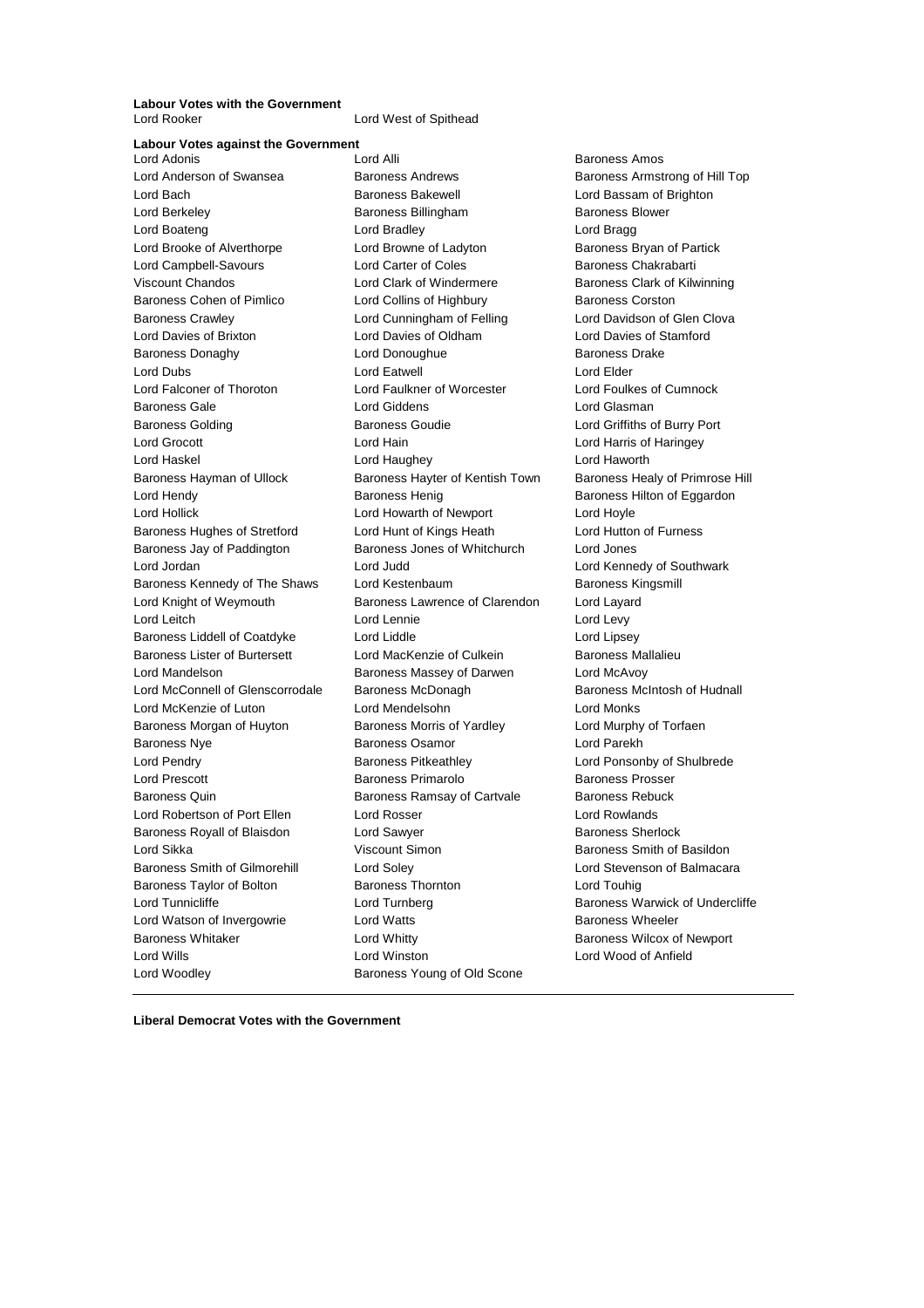## **Liberal Democrat Votes against the Government**

Baroness Bonham-Carter of Yarnbury Baroness Bowles of Berkhamsted Lord Bradshaw Baroness Brinton Lord Bruce of Bennachie Lord Burnett Baroness Burt of Solihull **Lord Campbell of Pittenweem** Lord Chidgey Lord Clement-Jones **Lord Dholakia** Lord Dholakia **Baroness Doocey**<br>
Baroness Featherstone **Lord Foster of Bath** Lord Fox Baroness Featherstone Lord Foster of Bath Lord Fox Baroness Garden of Frognal Lord German Lord Goddard of Stockport Lord Greaves **Baroness Grender** Baroness Grender Baroness Hamwee Baroness Harris of Richmond Baroness Humphreys Lord Hussain Baroness Hussein-Ece Baroness Jolly Lord Jones of Cheltenham Baroness Kramer **Example 2** Lord Lee of Trafford **Baroness Ludford** Baroness Ludford Lord Marks of Henley-on-Thames Lord McNally **Baroness Miller of Chilthorne Domer** Lord Newby Baroness Northover Lord Oates Lord Paddick **Lord Palmer of Childs Hill Baroness Parminter** Baroness Pinnock Lord Purvis of Tweed Baroness Randerson Lord Razzall Lord Redesdale Lord Rennard Lord Roberts of Llandudno Baroness Scott of Needham Market Lord Scriven Lord Sharkey Baroness Sheehan Lord Shipley Baroness Smith of Newnham Lord Stephen Lord Stoneham of Droxford Lord Storey Lord Strasburger Baroness Suttie Lord Taverne Lord Taylor of Goss Moor Lord Teverson Baroness Thomas of Winchester Lord Thomas of Gresford Baroness Thornhill Viscount Thurso **Communist Contract Contract Contract Contract Contract Contract Contract Contract Contract Contract Contract Contract Contract Contract Contract Contract Contract Contract Contract Contract Contract Contra** Lord Tyler Lord Verjee Lord Wallace of Saltaire Baroness Walmsley Lord Willis of Knaresborough Lord Wrigglesworth

Baroness Barker Lord Beith Baroness Benjamin

**Crossbench Votes with the Government** Lord Bichard Lord Botham Viscount Brookeborough Lord Brown of Eaton-under-Heywood Lord Butler of Brockwell Baroness Butler-Sloss Lord Cameron of Dillington Lord Carlile of Berriew Lord Carrington Lord Chartres Earl Cork and Orrery Lord Craig of Radley Viscount Craigavon **Baroness Deech** Earl Erroll Lord Evans of Weardale **Lord Field of Birkenhead** Baroness Finlay of Llandaff Lord Geidt Lord Grabiner Lord Green of Deddington Lord Greenway Baroness Hallett Lord Hannay of Chiswick Lord Hogan-Howe Lord Houghton of Richmond Lord Janvrin Lord Kakkar **Lord Laming Lord Laming Baroness Manningham-Buller Lord Kakkar** Lord Patel Lord Powell of Bayswater Lord Ravensdale Lord Skidelsky **Lord Smith of Kelvin** Lord Stirrup Lord Thurlow Lord Wilson of Tillyorn

## **Crossbench Votes against the Government**

- Baroness Boycott Lord Broers Baroness Brown of Cambridge Baroness Bull **Baroness Campbell of Surbiton** Lord Carey of Clifton Baroness Cavendish Little Venice Earl Clancarty **Baroness Clark of Calton** Viscount Colville of Culross **Baroness Coussins** Baroness Cox Lord Crisp **Baroness D'Souza** Lord Eames Baroness Falkner of Margravine Lord Freyberg **Baroness Greengross** Baroness Greengross Baroness Grey-Thompson Lord Harries of Pentregarth Lord Hastings of Scarisbrick Baroness Hayman **Baroness Hogg Lord Hope of Craighead** Baroness Hogg Lord Hope of Craighead Lord Jay of Ewelme **Lord Kerslake** Lord Kerslake **Baroness Kidron** Lord Kilclooney Lord Krebs Lord Macdonald of River Glaven
- 

Lord Aberdare Lord Anderson of Ipswich Lord Berkeley of Knighton Baroness Masham of Ilton **Baroness Meacher** Baroness Meacher Baroness Murphy

Baroness Bakewell of Hardington Mandeville